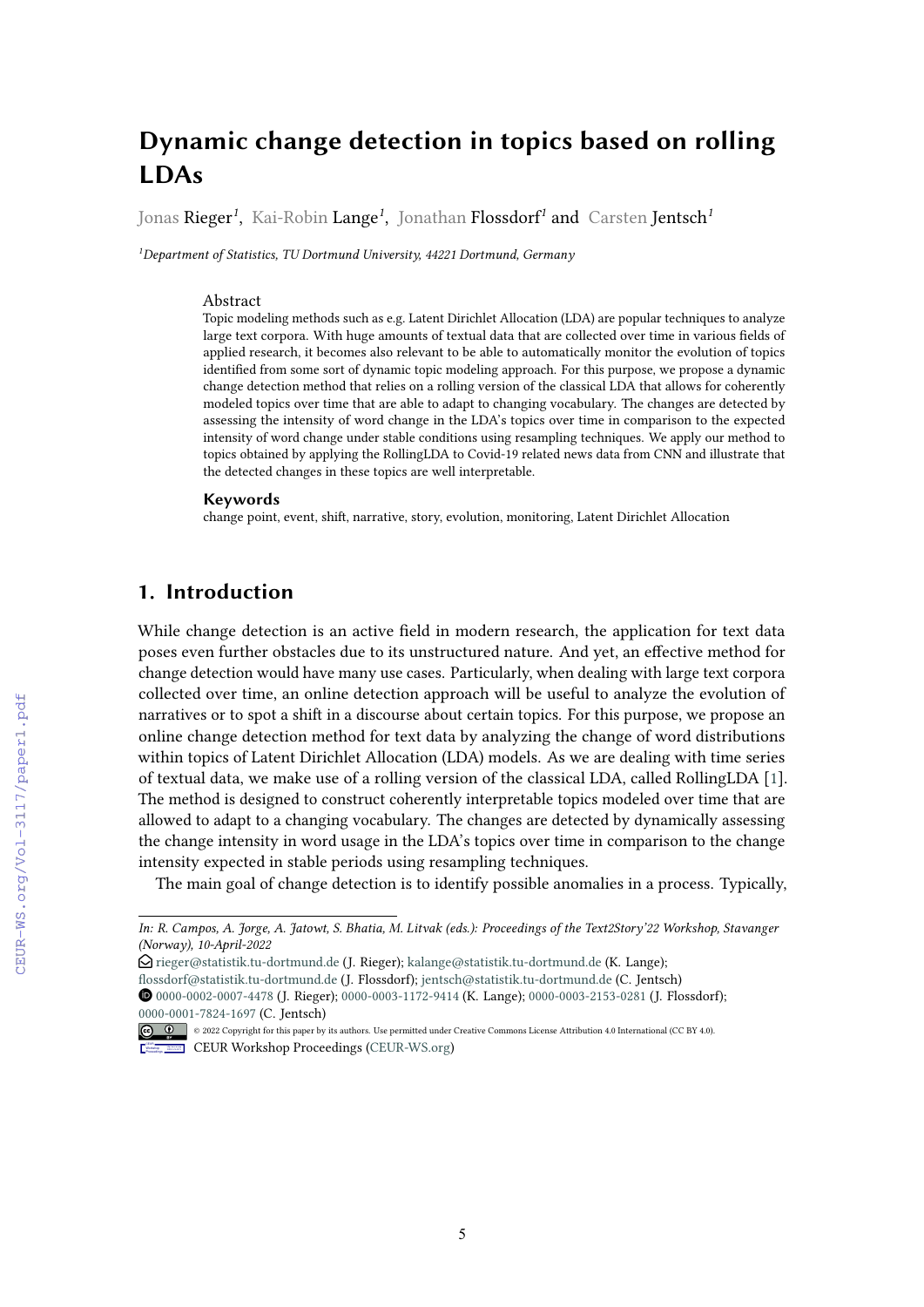there are the two perspectives towards this issue: ofine and online applications. Our approach is applicable for both tasks, but, for each time point, it relies exclusively on the text data that has already been observed. Hence, we focus on the usually more relevant task of online monitoring. In traditional schemes for change detection [\[2,](#page-7-0) [3\]](#page-7-1), control charts are applied to visualize the monitoring procedure using a control statistic which is successively calculated for each time point. An alarm is triggered whenever the statistic lies outside of some control limits. In practice, there are a variety of diferent control charts including memory-free setups (e.g. Shewhart charts) and memory-based charts (e.g. EWMA, CUSUM), However, these traditional procedures can not be applied to textual data off the shelf because of the high dimensionality of large text corpora. In addition, an in-control state to reliably calculate the control limits is frequently not available due to the strong dynamics in text data, e.g. newspaper articles. To overcome these issues, we propose to use a control statistic based on a similarity metric that represents the resemblance of topic's word distributions over consecutive time points. Control limits are derived by a resampling procedure using word count vectors based on time-variant topics modeled by RollingLDA [\[1\]](#page-7-2).

In a similar context, the usage of LDA was proposed for change point detection for topic distributions in texts [\[4\]](#page-8-0), which is based on a modifed version of the wild binary segmentation algorithm [\[5\]](#page-8-1) designed for offline detection setups. There is also work considering Bayesian online monitoring [\[6\]](#page-8-2) for textual data using a document-based model [\[7\]](#page-8-3) and an approach based on similarity metrics, which aims to detect global events in topics in ofine settings [\[8\]](#page-8-4). There is also work which analyzes the transitions of narratives between topics [\[9\]](#page-8-5). In contrast, the rolling window approach of RollingLDA constructs coherently interpretable topics modeled over time and allows the resulting dynamic change detection method to become applicable in online settings. Compared to the mentioned related methods, our method is designed to detect changes in word distributions of topics over time rather than global changes in topic distributions (of sets) of documents [e.g. [4,](#page-8-0) [7,](#page-8-3) [8\]](#page-8-4) or sentiments in topics [e.g. [10\]](#page-8-6) or (in contrast) changes in topic distributions of words [e.g. [11\]](#page-8-7). This results in a more refned monitoring procedure that allows for the detection of narrative shifs that are changing the word usage within a certain topic instead of measuring the frequency of a topic over time within the whole corpus. Building on this, we aim that our proposed method can provide groundwork for the extraction and temporal localization of narratives in texts.

# **2. Methodological framework**

For the proposed change detection algorithm, we make use of the existing method of a rolling version of the classical LDA (RollingLDA) to construct coherent topics over time and measure similarities of topics for consecutive time points using the well-established cosine similarity.

#### <span id="page-1-0"></span>**2.1. Latent Dirichlet Allocation**

The classical LDA [\[12\]](#page-8-8) models distributions of  $K$  latent topics for each text. Let  $W_n^{(m)}$  be a single word token at position  $n = 1, ..., N^{(m)}$  in text  $m = 1, ..., M$  of a corpus of M texts. Then, a single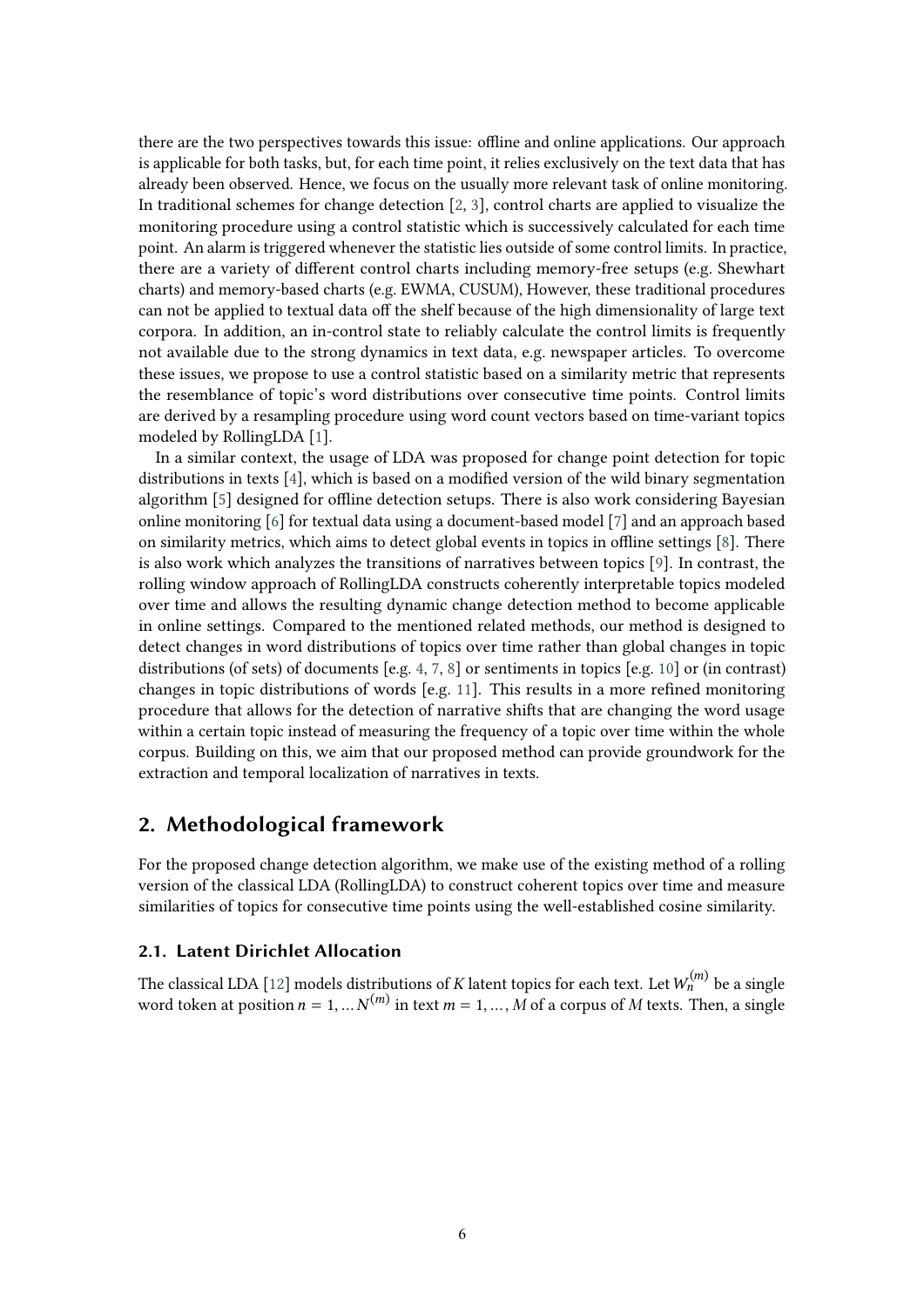text is given by

$$
\mathbf{D}^{(m)} = (W_1^{(m)}, \dots, W_{N^{(m)}}^{(m)}), \quad W_n^{(m)} \in \mathbf{W} = \{W_1, \dots, W_V\}, V = |\mathbf{W}|
$$

and the corresponding topic assignments for each text are given by

$$
T^{(m)} = \left(T_1^{(m)}, \ldots, T_{N^{(m)}}^{(m)}\right), \quad T_n^{(m)} \in T = \{T_1, \ldots, T_K\}.
$$

From this, let  $n_k^{(mv)}, k = 1, ..., K, \nu = 1, ..., V$  denote the number of assignments of word  $\nu$  in text *m* to topic *k*. Then, we define the cumulative count of word *v* in topic *k* over all texts by  $n_k^{(\cdot v)}$  and denote the total count of assignments to topic  $k$  by  $n_k^{(\bullet\bullet)}$ . Using these definitions, the underlying probability model [\[13\]](#page-8-9) can be written as

$$
W_n^{(m)} | T_n^{(m)}, \phi_k \sim \text{Discr}(\phi_k), \quad \phi_k \sim \text{Dir}(\eta), \quad T_n^{(m)} | \theta_m \sim \text{Discr}(\theta_m), \quad \theta_m \sim \text{Dir}(\alpha).
$$

For a given parameter set  $\{K, \alpha, \eta\}$ , with the Dirichlet priors  $\alpha$  and  $\eta$  defining the type of mixture of topics in every text and the type of mixture of words in every topic, LDA assigns one of the K topics to each token. A word distribution estimator per topic for  $\phi_k = (\phi_{k,1}, \dots, \phi_{k,V})^T \in (0,1)^V$ can be derived through the collapsed Gibbs sampler procedure [\[13\]](#page-8-9) by

<span id="page-2-0"></span>
$$
\hat{\phi}_{k,v} = \frac{n_k^{(\mathbf{\cdot} v)} + \eta}{n_k^{(\mathbf{\cdot} \mathbf{\cdot})} + V\eta}.\tag{1}
$$

#### **2.2. RollingLDA**

RollingLDA [\[1\]](#page-7-2) is a rolling version of classical LDA. New texts are modeled based on existing topics of the previous model. Thereby, not the whole knowledge of the entire past of the model is used, but only the information of the topics from more recent texts based on a user-chosen memory parameter. For each time point, based on the topic assignments within this memory period, the topics are initialized and modeled forward. This form of modeling preserves the topic structure of the model so that topics remain coherently interpretable over time. At the same time, constraining the knowledge of the model to the user-chosen memory period allows for changes in topics based on new vocabulary or word choices. There are other dynamic variants of the LDA approach [\[14,](#page-8-10) [15,](#page-8-11) [16,](#page-8-12) [17,](#page-8-13) [18\]](#page-8-14) deliberately designed to model gradual changes, and therefore not as well suited to detect abrupt changes. We use the update algorithm RollingLDA to make our proposed change detection method applicable in an online manner. Thereby, a text is assigned to a time point on the basis of its publication date. The step size of the and is chosen on a weekly basis in the present case as this seems natural for journalistic texts.

#### **2.3. Similarity**

Our change detection algorithm builds on a similarity measure for word count vectors. Following up on the notation from [Section 2.1](#page-1-0) the word count vector for topic  $k \in \{1, ..., K\}$  at one time point  $t \in \{0, ..., T\}$  is given by

$$
\mathbf{n}_{k|t} = \left( n_{k|t}^{(\bullet 1)}, \dots, n_{k|t}^{(\bullet V)} \right)^T \in \mathbb{N}_0^V = \{0, 1, 2, \dots\}^V.
$$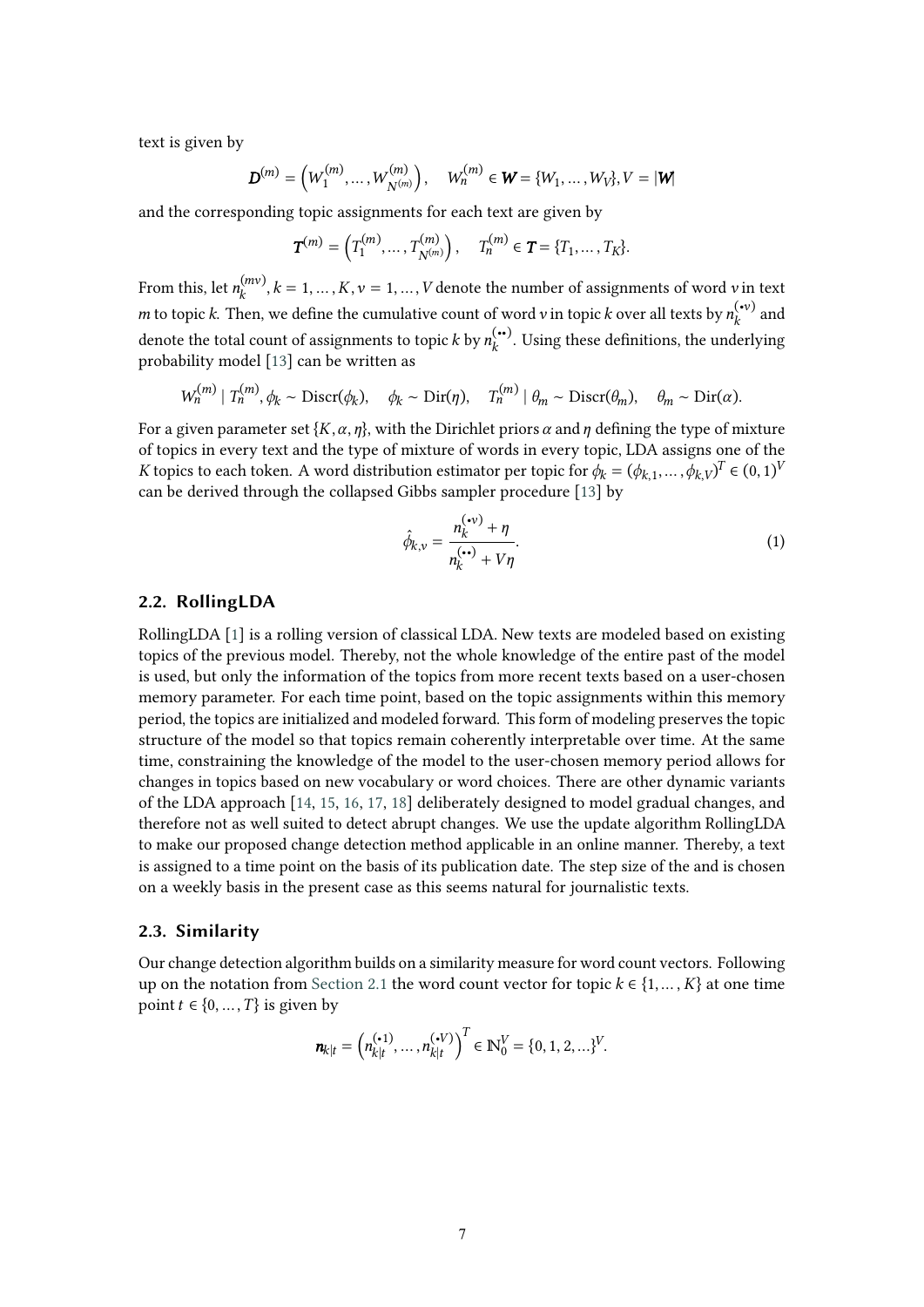Then, monitoring the similarity of topics over time for (consecutive) time points  $t_1$  and  $t_2$  is done using the cosine similarity

$$
\cos\left(\boldsymbol{n}_{k|t_1}, \boldsymbol{n}_{k|t_2}\right) = \frac{\sum_{\nu} n_{k|t_1}^{(\nu)} n_{k|t_2}^{(\nu)}}{\sqrt{\sum_{\nu} \left(n_{k|t_1}^{(\nu)}\right)^2} \sqrt{\sum_{\nu} \left(n_{k|t_2}^{(\nu)}\right)^2}}.
$$
\n(2)

The choice of cosine similarity is common in the context of change point detection for text data  $[e.g. 8, 19]$  $[e.g. 8, 19]$  $[e.g. 8, 19]$  $[e.g. 8, 19]$ . Compared to other similarity measures such as the Jaccard coefficient, Jensen-Shannon Divergence,  $\chi^2$ -, Hellinger and Manhattan Distance, the cosine similarity fulfills some typical conditions required for monitoring a similarity measure [\[1\]](#page-7-2).

### **3. Change detection**

In combination with the existing method RollingLDA and cosine similarity, our contributed method for change detection relies on classical resampling approaches to identify changes within topics. We estimate the realized change in a topic based on the similarity between the current and previous count vectors of word assignments and compare the resulting similarity score to resampling-based similarity scores which are generated under stable conditions, such that no extraordinary changes occurred in the topic.

#### **3.1. Set of changes**

Suppose we consider  $K$  topics over  $T$  time points to be monitored. If the actual observed similarity of the word vector of some topic  $k \in \{1, ..., K\}$  at some time  $t \in \{0, 1, ..., T\}$  given by  $n_{k|t}$ , compared to the frequency vector of the topic over a predefined reference time period  $t - z_k^t, \ldots, t - 1$ , given by

<span id="page-3-0"></span>
$$
\mathbf{n}_{k|(t-z_k^t):(t-1)} = \sum_{z=1}^{z_k^t} \mathbf{n}_{k|t-z},
$$
\n(3)

is smaller than a threshold  $q_k^t$  which is calibrated based on similarities under stable conditions (see [Section 3.2\)](#page-4-0), then we identify a change within topic  $k$  at time  $t$ . The set of identified changes in topic  $k$  up to time point  $t$  can then be defined as

$$
C_k^t = \left\{ u \mid 0 < u \le t \le T \, : \, \cos \left( \mathbf{n}_{k|u}, \mathbf{n}_{k|(u-z_k^u): (u-1)} \right) < q_k^t \right\} \cup 0,\tag{4}
$$

where the time point  $t=0$  is always included for technical reasons, to compute the current run length without a change  $z_k^t = \min\{z_{\max}, t - \max C_k^{t-1}\}$ . Thus, the reference period spans the last  $z_{\text{max}}$  time points if no change was detected during that time, and spans the time that has passed since the last change, otherwise. The parameter  $z_{\text{max}}$  is to be chosen by the user and is intended to smooth the similarities to prevent from detecting false positives.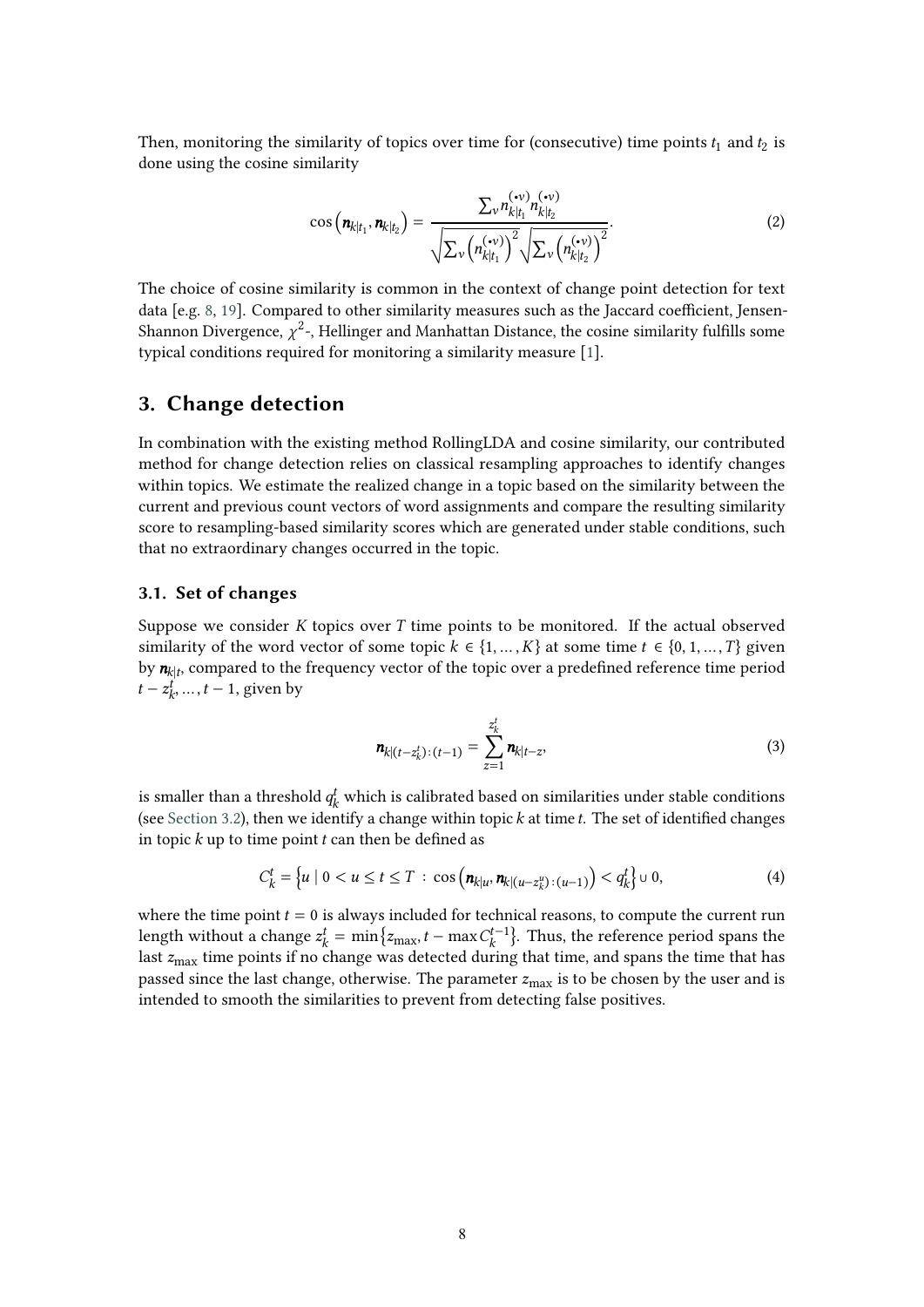#### <span id="page-4-0"></span>**3.2. Dynamic thresholds**

For the calculation of the threshold  $q_k^t$ , the estimated word distribution of a topic  $k$  at some time point *t*, as well as over the corresponding reference period  $t - z_k^t, \ldots, t - 1$  are needed. For this, let  $\hat{\phi}^t_k$  and  $\hat{\phi}^{(t-z^t_k):(t-1)}_k$  be defined by

$$
\hat{\phi}_{k,v}^t = \frac{n_{k|t}^{(\mathbf{v})} + \eta}{n_{k|t}^{(\mathbf{v})} + V\eta} \quad \text{and} \quad \hat{\phi}_{k,v}^{(t-z_k^t):(t-1)} = \frac{n_{k|(t-z_k^t):(t-1)}^{(\mathbf{v})} + \eta}{n_{k|(t-z_k^t):(t-1)}^{(\mathbf{v})} + V\eta}
$$
(5)

analogously to Equation [\(1\)](#page-2-0).

The application of the change point detection algorithm is designed for text data, more precisely for empirical word distributions of  $K$  topics modeled by LDA in a given text corpus. Since word choice - especially in journalistic texts - varies considerably over time, a situation in which there is no change in the word distribution within topics across consecutive time points does not refect the expected situation. Rather, it is to be expected that topics change gradually on an ongoing basis. Accordingly, our method aims to identify not the numerous customary changes in the topics, but the unexpectedly large ones. To do so, we defne an expected word distribution  $\tilde{\phi}_k^{(t)}$  for time point *t* under stable conditions that include the customary changes as a convex combination of the two estimators of the word distribution of topic  $k$ , one for the reference time period  $t - z_k^t, ..., t - 1$  and one for the current time point t. Using the mixture parameter  $p \in [0, 1]$ , which can be tuned based on how substantial the detected changes should be, the intensity of the expected change is considered in the determination of this estimator by

$$
\tilde{\phi}_{k}^{(t)} = (1 - p)\,\hat{\phi}_{k,v}^{(t - z_k^t) : (t - 1)} + p\,\hat{\phi}_{k,v}^{(t)}.\tag{6}
$$

Our method uses the estimator  $\tilde{\phi}_k^{(t)}$  to simulate R expected word count vectors  $\tilde{\bm{n}}_{k|t'}^r r = 1, \dots, R$ based on a parametric bootstrap approach. In this process, each word is drawn according to its estimated probability of occurrence regarding  $\tilde{\phi}_k^{(t)}$  and each sample *r* consists of  $n_{k|t}^{(\bullet)}$  draws, the number of words assigned to topic  $k$  at time point  $t$ . Then, we calculate the cosine similarity

$$
\cos\left(\tilde{\boldsymbol{n}}_{k|t}^r, \boldsymbol{n}_{k|(t-z_k^t):(t-1)}\right) \tag{7}
$$

for each of the  $r = 1, ..., R$  bootstrap samples and set the threshold  $q_k^t$  equal to the 0.01 quantile of these simulated similarity values generated under stable conditions. Combinations of topics and time points for which the observed similarity is smaller than the corresponding quantile are classifed as change points according to Equation [\(4\)](#page-3-0).

### **4. Analysis**

For conducting the real data analysis, the data set under study was created with Python, whereas the preprocessing, the modeling, all postprocessing steps and analyses are performed using R. The scripts for all analysis steps can be found in the associated GitHub repository [github.com/JonasRieger/topicalchanges.](https://github.com/JonasRieger/topicalchanges)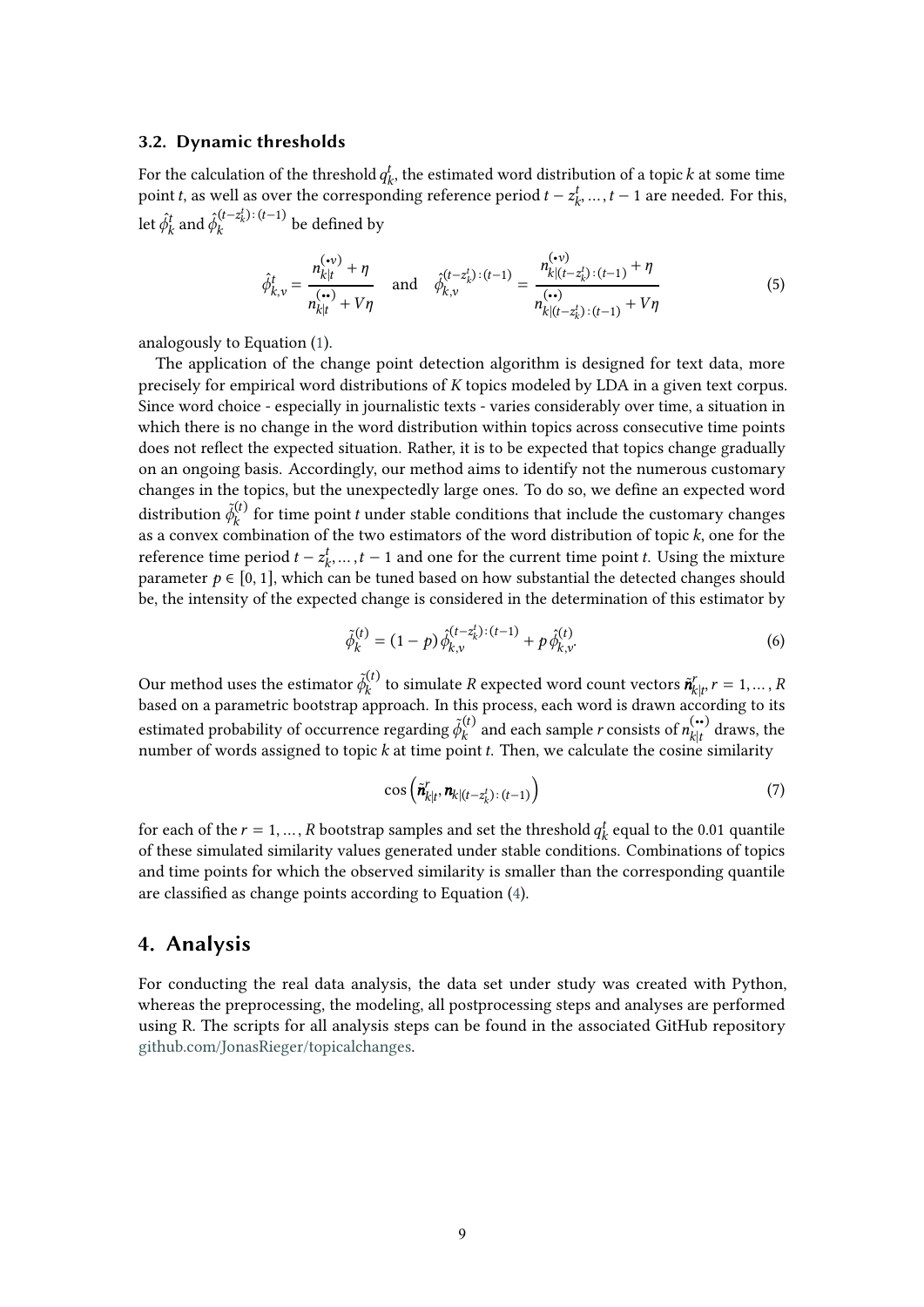#### **4.1. Data and study design**

To assess the quality of our change point algorithm, we use the TLS-Covid19 data set [\[20\]](#page-8-16). It is generated using Covid-19 related liveblog articles of CNN, collected from January 22nd 2020 up until December 12th 2021. Each liveblog is interpreted to belong to a topic and comprises texts and key moments. The texts form a time line containing events, which are summarized by its key moments. The resulting corpus consists of 27,432 texts and 1,462 key moments. Although the data set contains multiple key moments per day on average, we do not consider all them a change point as our aim is to detect larger changes based on aggregated weekly texts. However, these key moments serve well as indicators, which enable us to check whether the detected changes are actually related to real events or if they are false positives.

We use common NLP preprocessing steps for the texts, i.e. characters are formatted to lowercase, numbers and punctuation are removed. Moreover, a trusted stopword list is applied to remove words that do not help in classifying texts in topics, we use a lemmatization dictionary [\(github.com/michmech/lemmatization-lists\)](https://github.com/michmech/lemmatization-lists) and neglect words with less than two characters.

We model the CNN data set using RollingLDA on a weekly basis, starting on Saturday of each week, and we consider the previous week as initialization for the model's topics. The frst 10 days of modeling, Wednesday, January 22nd 2020 until Friday, January 31st 2020, serve as the initial chunk corresponding to  $t=0$ . During this period, 605 texts were published. In the data set, there are weeks that do not contain any texts. In this case, the corresponding time point is omitted. Then, to model the texts of the following chunk, at least the last 10 texts are used, as well as all other texts published on the same date as the oldest of these 10 texts. As parameters, we assume  $K = 12$  topics, define the reference period of the topics to the last  $z_{\text{max}} = 4$  weeks, and choose  $p = 0.85$ , since these values are accountable by plausibility and seem to yield reasonable results. For other parameter choices, i.e.  $K = 8, ..., 20, z_{\text{max}} = 1, ..., 20$ ,  $p = 0.5, \ldots 0.8, 0.81, \ldots, 0.90$ , results can be found in our associated [repository.](https://github.com/JonasRieger/topicalchanges)

#### **4.2. Findings**

The results of our chosen model are displayed in [Figure 1.](#page-6-0) Fig. [1a](#page-6-0) shows the detected changes by vertical gray lines, which are the weeks in which the observed similarity (blue curve) is lower than the expected one (red curve). Furthermore, for two changes we show which words are mainly causing the detection of the change. The score of a word in a topic at a given time point is calculated by the topic's similarity without considering this word and subtracting it from the actual realized similarity. These leave-one-out cosine impact scores for the words with the fve most negative scores are shown in Fig. [1b](#page-6-0) and [1c.](#page-6-0) In general, most of the changes we detect occur within the frst four months of 2020. This is because the wording was constantly changing, as the Covid-19 epidemic turned into a pandemic over the course of these months. New people and organizations were associated with Covid-19, which is why we detect a bunch of consecutive changes in every topic. As the pandemic reached out into further countries, the detected changes became less frequent for most topics. In the following we share our interpretation of some exemplary detected changes.

The third topic, containing information about vaccination and testing procedures, shows a change in the week starting on the 13th of March 2021. In this week, the AstraZeneca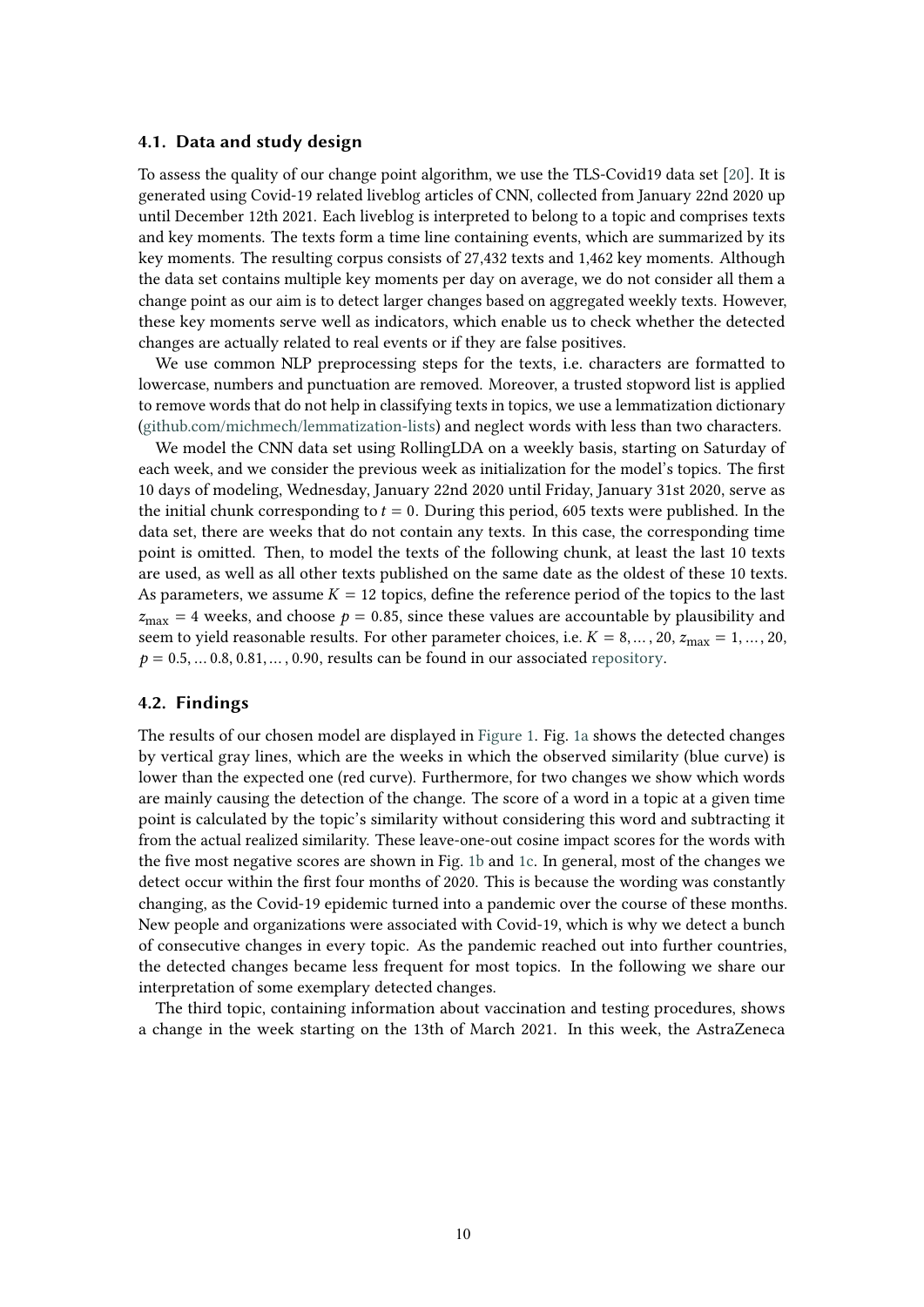<span id="page-6-0"></span>

(a) Similarities (blue), thresholds (red) and detected changes (vertical lines, gray).

**Figure 1:** Similarity values, thresholds, and detected changes over the observation period for all  $K = 12$ topics, as well as the five most influential words for two selected change points in topics 2 and 9.

vaccination process in several EU-states was stopped due the risk of causing blood clots. $1$ The sixth topic, a topic about medical studies and research, shows a change in the following week, in which AstraZeneca presented a study about the effectiveness of its vaccine.<sup>2</sup> Another interesting detection is the change in the vaccination-related topic 10 in December 2020, just as the vaccination process started in the  $US^3$  $US^3$ 

Political changes are also detected in several topics, such as the start of Joe Biden's presidential era in late January 2021 in topic 11, the return of Donald Trump to office after his Covid-19 infection in October 2020<sup>[4](#page-6-4)</sup> in topic 9 (cf. Fig. [1c\)](#page-6-0) or the discussion about the origin of the virus after a WHO report in late March 2021 in topic  $9.5$  $9.5$  A Covid-19 outbreak in the South Korean Sarang-jeil church in August  $2020^6$  $2020^6$  is detected in topic 2 (cf. Fig. [1b\)](#page-6-0).

While these topics detect changes across the entire time span, the twelfh topic, representing the report of the current number of Covid cases, does not detect a single change afer March

<span id="page-6-1"></span><sup>1</sup> CNN online, 2021-03-15 3:03 p.m. ET, "Spain joins Germany, France and Italy in halting AstraZeneca Covid-19 vaccinations", [https://edition.cnn.com/world/live-news/coronavirus-pandemic-vaccine-updates-03-15-21/h\\_](https://edition.cnn.com/world/live-news/coronavirus-pandemic-vaccine-updates-03-15-21/h_d938057f2ef588f74565bdbb01f12387) [d938057f2ef588f74565bdbb01f12387,](https://edition.cnn.com/world/live-news/coronavirus-pandemic-vaccine-updates-03-15-21/h_d938057f2ef588f74565bdbb01f12387) visited on 2022-01-20.

<span id="page-6-2"></span><sup>2</sup> CNN online, 2021-03-25 2:48 a.m. ET, "New AstraZeneca report says vaccine was 76% efective in preventing Covid-19 symptoms", [https://edition.cnn.com/world/live-news/coronavirus-pandemic-vaccine-updates-03-25-21/h\\_](https://edition.cnn.com/world/live-news/coronavirus-pandemic-vaccine-updates-03-25-21/h_9f01e2e53b62873f1c742254d27fbf5f) [9f01e2e53b62873f1c742254d27fbf5f,](https://edition.cnn.com/world/live-news/coronavirus-pandemic-vaccine-updates-03-25-21/h_9f01e2e53b62873f1c742254d27fbf5f) visited on 2022-01-20.

<span id="page-6-3"></span><sup>3</sup> CNN online, 2020-12-14 10:08 p.m. ET, "The frst doses of FDA-authorized Covid-19 vaccine were administered in the US. Here's what we know", [https://edition.cnn.com/world/live-news/](https://edition.cnn.com/world/live-news/coronavirus-pandemic-vaccine-updates-12-15-20/h_32be1a72dc05f874eda167c95c8f1bba) [coronavirus-pandemic-vaccine-updates-12-15-20/h\\_32be1a72dc05f874eda167c95c8f1bba,](https://edition.cnn.com/world/live-news/coronavirus-pandemic-vaccine-updates-12-15-20/h_32be1a72dc05f874eda167c95c8f1bba) visited on 2022-01-20.

<span id="page-6-4"></span><sup>4</sup> CNN online, 2020-10-12 12:01 a.m. ET, "Trump says he tested 'totally negative' for Covid-19", [https://edition.](https://edition.cnn.com/world/live-news/coronavirus-pandemic-10-12-20-intl/h_7570d53b184a5b1d6ec97ce67330e4c9) [cnn.com/world/live-news/coronavirus-pandemic-10-12-20-intl/h\\_7570d53b184a5b1d6ec97ce67330e4c9,](https://edition.cnn.com/world/live-news/coronavirus-pandemic-10-12-20-intl/h_7570d53b184a5b1d6ec97ce67330e4c9) visited on 2022-01-20.

<span id="page-6-5"></span><sup>5</sup> CNN online, 2021-03-29 11:22 a.m. ET, "Upcoming WHO report will deem Covid-19 lab leak extremely unlikely, source says", [https://www.cnn.com/world/live-news/coronavirus-pandemic-vaccine-updates-03-29-21/h\\_](https://www.cnn.com/world/live-news/coronavirus-pandemic-vaccine-updates-03-29-21/h_1f239fee1b0584ca9a5b6085357ac907) [1f239fee1b0584ca9a5b6085357ac907,](https://www.cnn.com/world/live-news/coronavirus-pandemic-vaccine-updates-03-29-21/h_1f239fee1b0584ca9a5b6085357ac907) visited on 2022-01-20.

<span id="page-6-6"></span><sup>6</sup> CNN online, 2020-08-20 12:55 a.m. ET, "South Korea's latest church-linked coronavirus outbreak is turning into a battle over religious freedom", [https://edition.cnn.com/world/live-news/coronavirus-pandemic-08-20-20-intl/](https://edition.cnn.com/world/live-news/coronavirus-pandemic-08-20-20-intl/h_288a15acd1b29e732c4e10693641088a) [h\\_288a15acd1b29e732c4e10693641088a,](https://edition.cnn.com/world/live-news/coronavirus-pandemic-08-20-20-intl/h_288a15acd1b29e732c4e10693641088a) visited on 2022-01-20.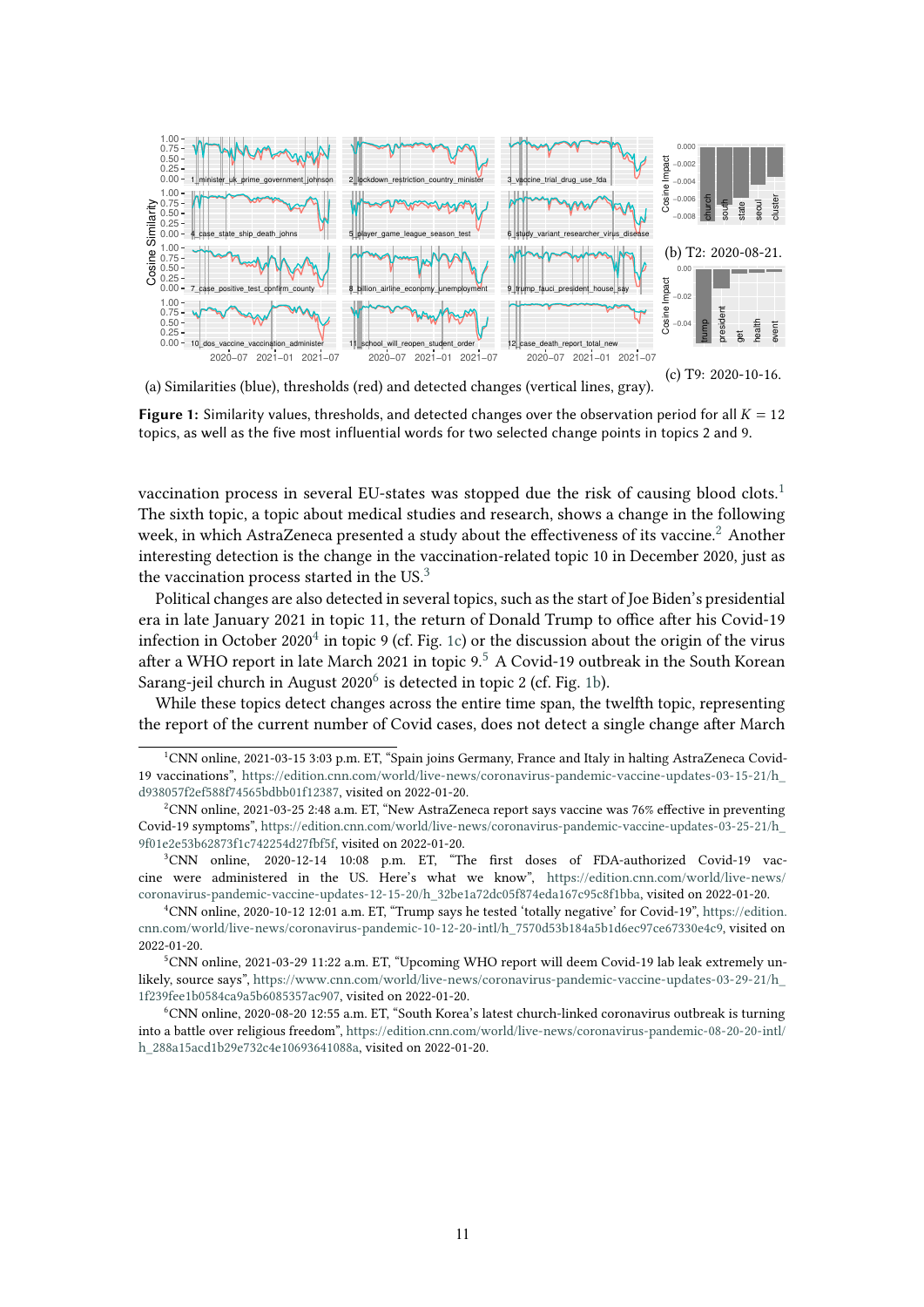2020. This is most likely because, afer the pandemic had reached the US and Europe in early 2020, the number of cases was consistently reported and the interpretations and implication of those case numbers are detected as changes in other topics. Even in the last months of the data set, in which the number of texts decreased and the results thus show a lower similarity, the twelfh topic retained a rather high similarity of above 0.75.

### **5. Discussion**

In this paper, we presented a novel change detection method for text data. To construct coherently interpretably topics, we used RollingLDA to model a time series on textual data and compared the model's word distribution vectors with those of texts resampled under stable conditions. We applied our model on the TLS-Covid19 data set consisting of Covid-19 related news articles from CNN between January 2020 and December 2021.

Our method detects several meaningful changes in the evolving news coverage during the pandemic, including e.g. the start of vaccinations and several controversies over the course of the vaccination campaign as well as political changes such as the start of Joe Biden's presidential era. Out of 78 detected changes, we were instantly able to judge 55 (71%) as plausible ones based on manual labeling using the leave-one-out cosine impacts (cf. Fig. [1b,](#page-6-0) [1c](#page-6-0) and [repository\)](https://github.com/JonasRieger/topicalchanges). The share increases to 78% if we exclude the turbulent initial phase of the Covid-19 pandemic and only consider changes since April 2020. While we cannot tell how many changes were missed out that could be considered as important as the ones mentioned above, our model contains a mixture parameter to calibrate the detection for general change of topics within a usual news week. If more, but less substantial or less, but more substantial changes are to be detected, this parameter  $p$  can be tuned accordingly. In combination with the maximum length of the reference period  $z_{\text{max}}$ , the set { $p, z_{\text{max}}$ } forms the model's hyperparameters to be optimized.

# **Acknowledgments**

The present study is part of a project of the Dortmund Center for data-based Media Analysis [\(DoCMA\)](https://docma.tu-dortmund.de/) at TU Dortmund University. The work was supported by the Mercator Research Center Ruhr (MERCUR) with project number PR-2019-0019. In addition, the authors gratefully acknowledge the computing time provided on the Linux HPC cluster at TU Dortmund University (LiDO3), partially funded in the course of the Large-Scale Equipment Initiative by the German Research Foundation (DFG) as project 271512359.

## **References**

- <span id="page-7-2"></span>[1] J. Rieger, C. Jentsch, J. Rahnenführer, RollingLDA: An update algorithm of Latent Dirichlet Allocation to construct consistent time series from textual data, in: Findings Proceedings of the 2021 EMNLP-Conference, ACL, 2021, pp. 2337–2347. doi:[10.18653/v1/2021.](http://dx.doi.org/10.18653/v1/2021.findings-emnlp.201) [findings-emnlp.201](http://dx.doi.org/10.18653/v1/2021.findings-emnlp.201).
- <span id="page-7-0"></span>[2] D. C. Montgomery, Introduction to statistical quality control, John Wiley & Sons, 2020.
- <span id="page-7-1"></span>[3] J. S. Oakland, Statistical process control, Routledge, 2007.